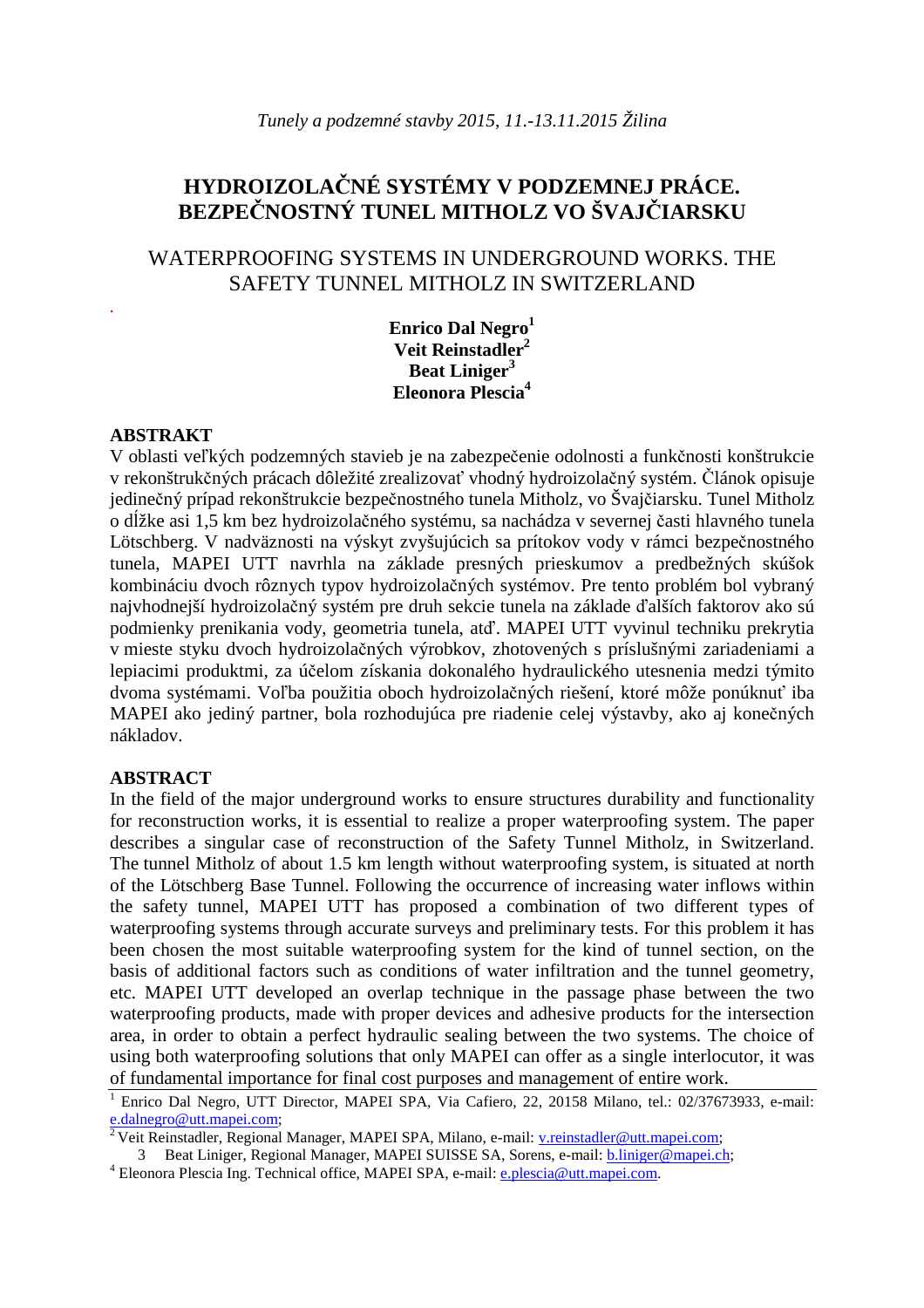#### **1 Introduction to the waterproofing systems**

For the underground structures a properly waterproofing system is an essential factor to guarantee the durability during the opera exercise.

In particular, it is necessary to realize a waterproofing system able to eliminate concrete degradation and to avoid phenomena leakage of waters, consequent cause of limitation of structure functionality. The goal is to ensure a long service life to the underground structures with security increase in both structural and functional.

The waterproofing system will must be able to deal with waters that flow into tunnel and to prevent or intercept entrance of fluids, bring down the hydraulic overpressure that burden on the final lining and restore the existing equilibrium of hydrologic conditions.

Nowadays, the big customers in the field of major underground structures, require a life expectancy of over 100 years, therefore the products used shall ensure durability and high performance not only in tunnels under construction but also in existing tunnels that need the restoration or introduction of waterproofing from scratch if this is not provided in original project. The techniques used in the past for the waterproofing, employed bituminous or prefabricated membranes based on bitumen-polymer. The high degree of groundwater contamination has created the need to study new materials more and more performing and obtain a waterproofing systems long-lasting and eco-compatible for the environment. The market evolution has started since the '60-'70s with the first synthetic membranes characterized by easy management and handiness of set-up application. PVC and polyethylene, have become increasingly familiar terms thanks to the diffusion of solutions dependent from various production techniques. The PVC membranes have made their entry in waterproof systems panorama initially in hydraulic works and later for roofing and underground works. These two last sectors have knew exploit technical characteristics by making the PVC membranes partners irreplaceable whereas were requests of an excellent protection benefits, impermeability associated with lightness and ease of installation. In case of underground works and sector of tunnelling, the synthetic membranes have become irreplaceable because the only ones able to create waterproof protection directly on the first layer of shotcrete. MAPEI S.p.A. with the division Underground Technology Team (UTT), has become since years a well-known reference point for products in the field of waterproofing, bringing to market several solutions to the waterproofing problem specialized in the field of underground works. Through the study of new technology materials and thanks to test carried out on field on special products and innovative techniques, there was a study phase and growth of synthetic membranes until to get to a generation of waterproofing products in different materials with excellent characteristics and performance.

Recently in R&D laboratories, MAPEI SpA has been developed an innovative technology applied by spray directly on the surface to be waterproofed. This technology consists in a onecomponent membrane based on polymer, that waterproof all surfaces and present an high adhesion with pre-existing surface; especially used for waterproofing works in tunnel rehabilitation. Also synthetic membrane and accessories are currently on the market for the waterproofing systems.

## **2 Application of waterproofing systems in safety Tunnel Mitholz in Switzerland**

The Lötschberg Base Tunnel in Switzerland, is a railway tunnel of 34.6 km-long that connects the Swiss cities of Frutigen and Raron and it was inaugurated on the  $16<sup>th</sup>$  June 2007. The tunnel is part of the Alp Transit railway project for the high speed railway designed to be a twin-tube tunnel. The provided commercial speed transit varied between the range of 100 km/h for freight trains up to 200 km/h for trains IC and body tilting (eg. Pendolino, with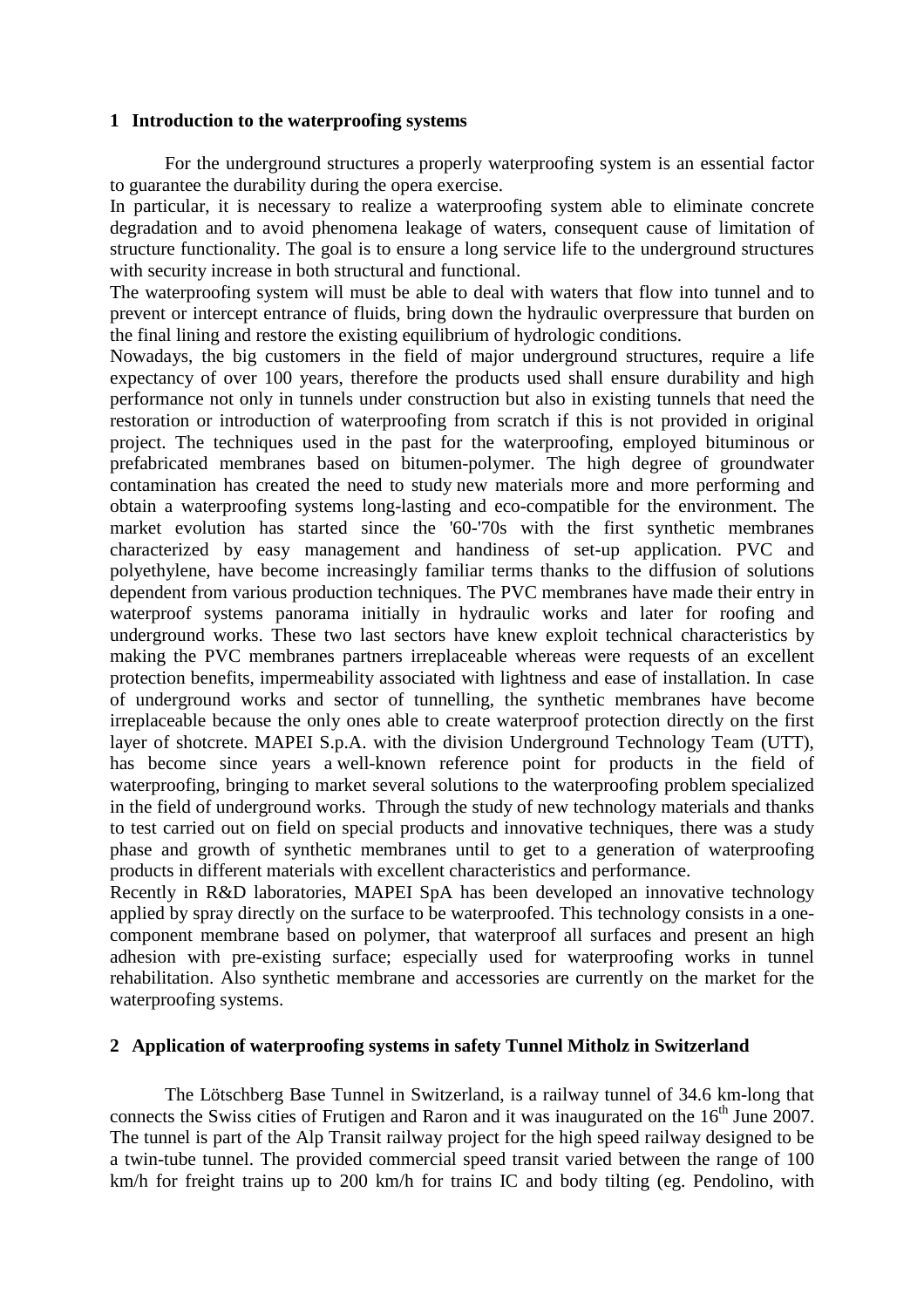technical possibility of up to 250 km/h). Two are the safety tunnels: the first is "Mitholz" and the second is near the city of Ferden, that will be used in case of emergency and for access of the rescue and as escape hatch for passengers from trains. Both are designed to realize the excavation and construction of the base tunnel. The access tunnel Mitholz, of about 1.5 kmlong, is located towards the north entrance, is one of the tunnel without waterproofing as foreseen in the project.



Obr. 1 The Lötschberg hlavný tunel vo Švajčiarsku s bezpečnostným tunelom Mitholz (BLS Alp Transit AG) Fig. 1 The Lötschberg Base Tunnel in Switzerland, with the safety tunnel Mitholz (BLS Alp Transit AG)

For the case of safety tunnel Mitholz both waterproofing systems patented MAPEI SpA have been used for works that expected the introduction of the waterproofing for the construction of the final lining. Through the experience of MAPEI Team and by means of preliminary tests it was possible the installation of the waterproofing system in the entire longitudinal length of tunnel.



Obr. 2 Realizácia hydroizolácie v bezpečnostnom tuneli Mitholz oboma technikami Fig. 2 Waterproofing realization in the safety tunnel Mitholz with both techniques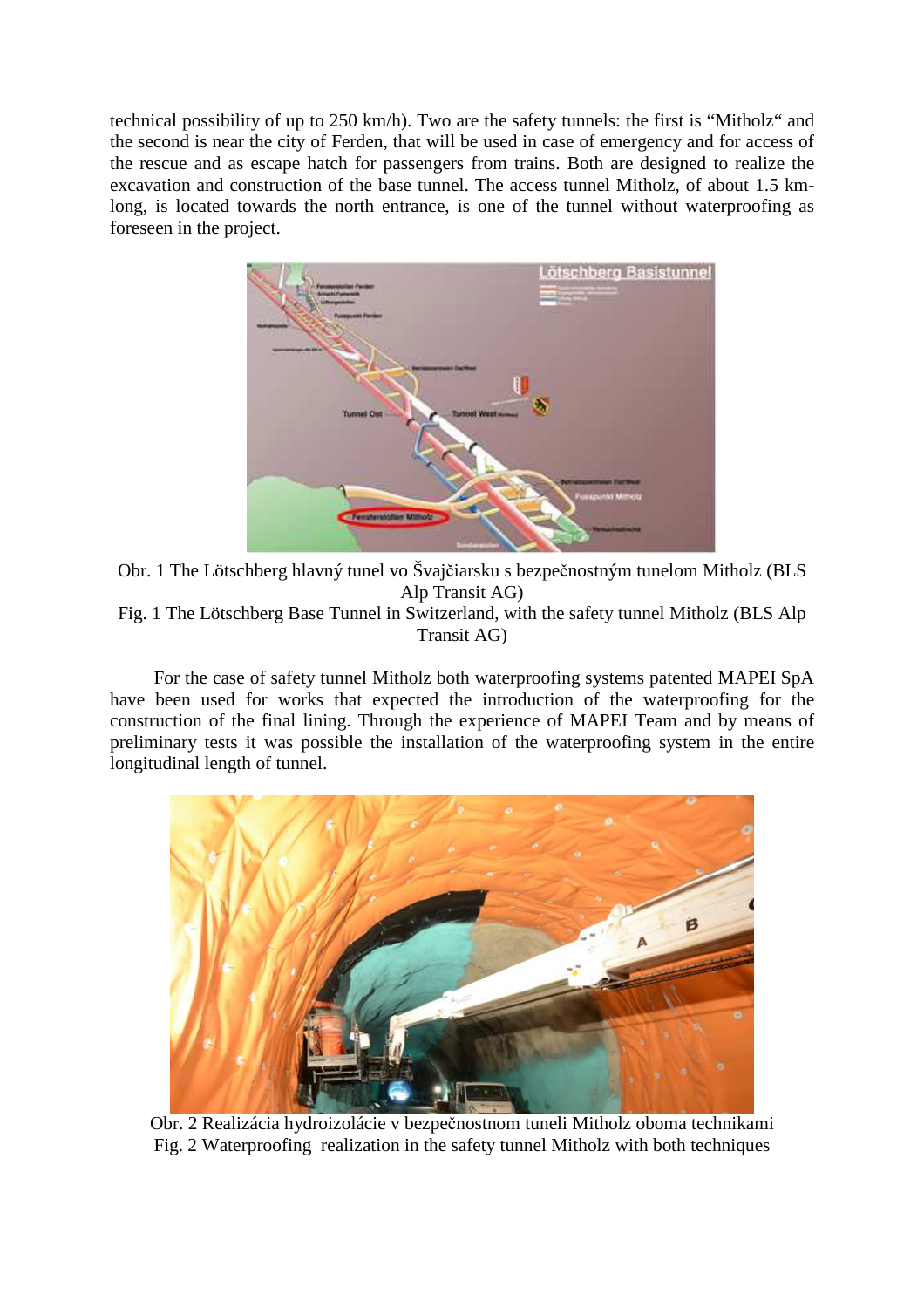Following the occurrence of serious problems of water inflows, rapidly increasing in a short time till to reach critical levels, it was required at the specialists to participate and to carry out the waterproofing solution for the entire tunnel. In this case, with the MAPEI operative procedure selected it was possible choose locally the most appropriate waterproofing system in according with the tunnel geometry, the characteristics of the existing support and the conditions of existing water seepage. Once established the construction requirements, dictated by the tunnel characteristics, it was chosen the type of the most appropriate waterproofing system and through the firm Plasco AG Niedergesteln were performed the works in the tunnel under the assistance of the MAPEI Team. Both designer and enterprise that has carried out the work, saw the waterproofing introduction by using both waterproofing systems: synthetic membrane in plasticized polyvinylchloride PVC-P and one-component sprayable waterproofing membrane polymer based. The synthetic membrane in PVC-P was used to waterproof all those sections that showed water inflows, in presence of preexisting poor quality concrete, very degraded too, with evident concrete cracks through which water inflows occurred. Instead, in the areas that showed low presence of water and dry concrete surface, the waterproofing technique by one-component elastic membrane, spray applied, was used, directly on the existing concrete free of visible cracks.

It was realized an effective combination of the two techniques thanks to the alternation of the two systems, appropriately actualized by an accurate survey of the areas which present higher or lower water infiltration and depending on the different degradation levels of the preexisting shotcrete lining surface.

#### **3 Synthetic waterproofing system in PVC-P**

The synthetic membrane based on PVC-P was the waterproofing system used to waterproof several sections. MAPEPLAN TU WL consists of a main layer of black color and a special, orange coloured Warning Layer. The innovative concept of warning layer allows to easily detect any eventual damaged parts during installation and to make even more visible any damages, even small, that may occur during installation or subsequent works, thus safeguarding the integrity of the whole system. As a guarantee against problems during installation, such as accidental damages or for its maintenance, the system is easily repairable at low cost. Integrity, functionality and efficiency of the membrane can be restored with simple operations. Often the works in tunnels are developed into tight spaces and an easy procedure it can simplify timing and sequence of different processing stages thus reducing the implementation costs. The synthetic membrane has characteristics of: flexibility, ease of application and installation. For the welding is possible to use various welding techniques, thanks to his excellent weldability and workability. In this way is guaranteed the waterproofing system continuity, especially in those sections manufactured in successive times and at different parts, along the development of the entire tunnel. To specify, the membrane has excellent mechanical properties of resistance to permanent and localized pressures.This waterproofing system has plasticity characteristics (high elongation, tensile strength and load at break) and resistance to hydraulic and lithostatic pressures (punching and root penetration and burst strength), it can absorb deformation caused by rock/structure settlement that should occur during the construction. The Mapeplan TU WL is also in line with SIA V 280. To ensuring the CE certification, the waterproofing systems are tested and in compliance with the UNI EN 13491: 2005: "of Geosynthetic barriers - Characteristics required for use as a fluid barrier in the construction of tunnels and underground structures ". In table 1 are shown some of the main characteristics of the waterproofing system PVC-P.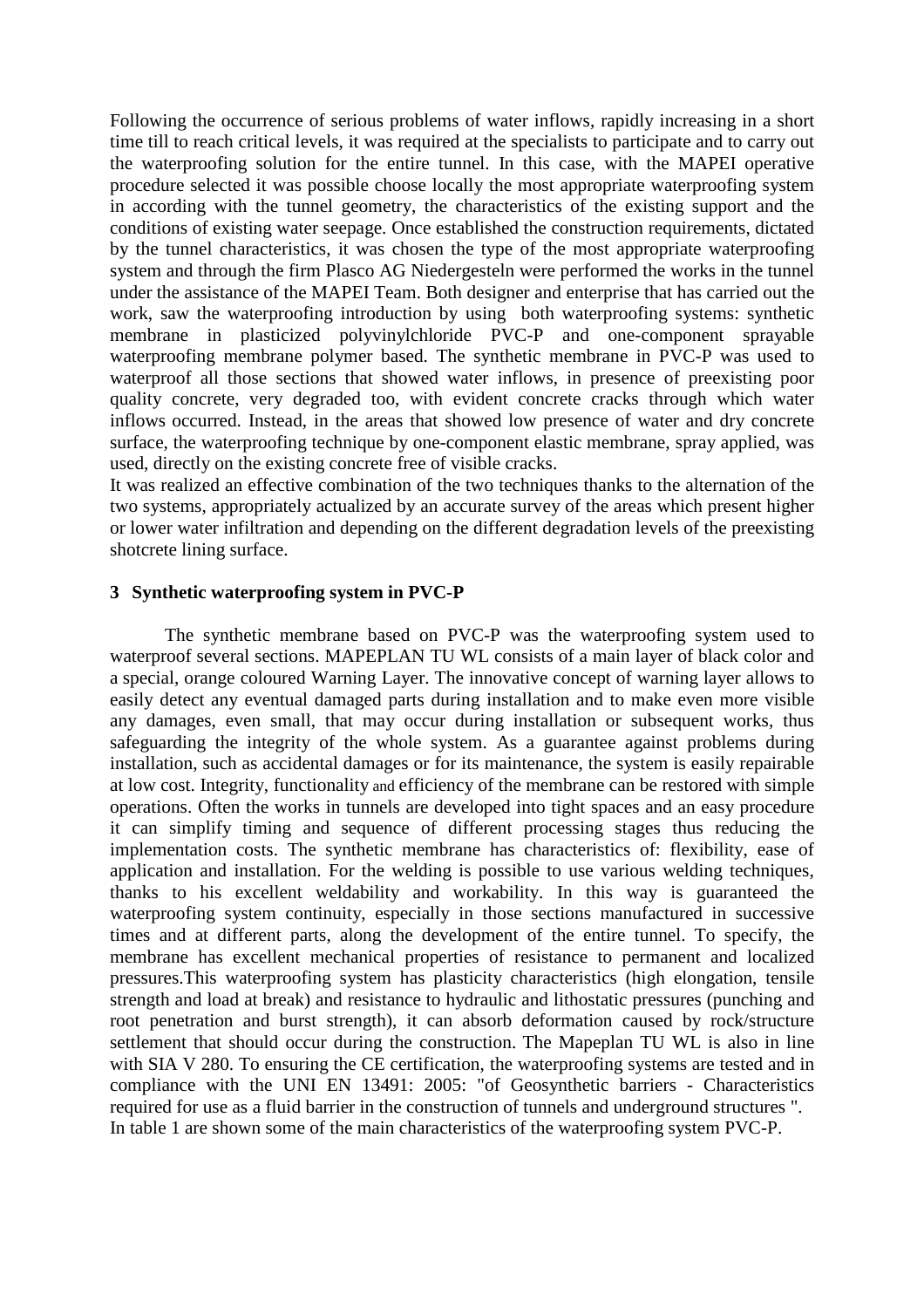# Tabuľka 1 Tabuľka vybraná z technického listu produktu MAPEPLAN TU WL, ukazuje niektoré z jeho technických charakteristík

| technical characteristics                                    |                                                                  |                |                |                |  |
|--------------------------------------------------------------|------------------------------------------------------------------|----------------|----------------|----------------|--|
| <b>MAPEPLAN TU WL</b>                                        |                                                                  |                |                |                |  |
| Thickness (included warning layer) (mm)                      | $1.5 \pm 5\%$                                                    | $2.0 \pm 5\%$  | $2.5 + 5\%$    | $3.0 \pm 5\%$  |  |
| Standard roll length (m)                                     | $20(-$                                                           | $20(-$         | $15(-$         | $15(-$         |  |
|                                                              | $0/+5\%$ )                                                       | $0/+5\%$ )     | $0/+5\%$ )     | $0/+5\%$ )     |  |
| Width (m)                                                    | $2.00/2.10(-0.5/+1%)$                                            |                |                |                |  |
| <b>TECHNICAL CHARACTERISTICS</b>                             |                                                                  |                |                |                |  |
| Tensile strength at break (ISO R 527) (MPa)                  | $15(\pm 2)$                                                      | $15(\pm 2)$    | $15(\pm 2)$    | $15(\pm 2)$    |  |
| Elongation at break (ISO R 527) $(\%)$                       | $250 \pm 10\%$                                                   | $250 \pm 10\%$ | $250 \pm 10\%$ | $250 \pm 10\%$ |  |
| Resistance to tearing $(ISO 34) (kN/m)$                      | >45                                                              | >45            | >45            | >45            |  |
| Puncture CBR test (UNI EN ISO 12236)(kN)                     | >2                                                               | >2             | $\geq$ 2.5     | $\geq$ 2.5     |  |
| Water permeability (EN 14150) $(m^3/m^2)$                    | $< 10-7$                                                         |                |                |                |  |
| Cold bending = $-40^{\circ}$ C (UNI EN 495/5)( $^{\circ}$ C) | No break or crack                                                |                |                |                |  |
| Thermal expansion (ASTM D 696-91)                            | $\leq$ 130 x 10 <sup>-6</sup> ( $\pm$ 50 x 10 <sup>-6</sup> )1/K |                |                |                |  |
| Fire reaction classification (EN 13501-1)                    | Class E                                                          |                |                |                |  |

Table.1 Table extracted from MAPEPLAN TU WL Technical Datasheet showing some of the technical characteristics

MAPEI synthetic waterproofing membrane, thanks to the high quality standards of production, has in addition the following characteristics:

- Resistance to mold, funghi and bacteria (microbial resistance).
- Resistance and eco-compatibility with the watertable: also suitable for the contact with water basic and acidic.
- High resistance to cold and current liabilities (50 kV).
- self-extinguishing characteristics in case of fire: Class E (EN 13501-1).
- Resistance to aging and oxidation: the system guarantees the stability in time and if subject to external factors does not undergo change or decreases in technological efficiency.
- Ease of disposal: the product can be sent to an approved landfill or recycling plant for plastics or to an authorized facility incineration, in compliance with local regulations.

The Mapeplan TU WL is also in line with SIA V 280. To ensuring the CE certification, the waterproofing systems are tested and in compliance with the UNI EN 13491: 2005: "of Geosynthetic barriers - Characteristics required for use as a fluid barrier in the construction of tunnels and underground structures ".



Obr. 3 Príklad realizovania hydroizolácie v tuneli pomocou syntetickou hydroizoláciou Fig. 3 Example of waterproofing realization in tunnel with the synthetic waterproofing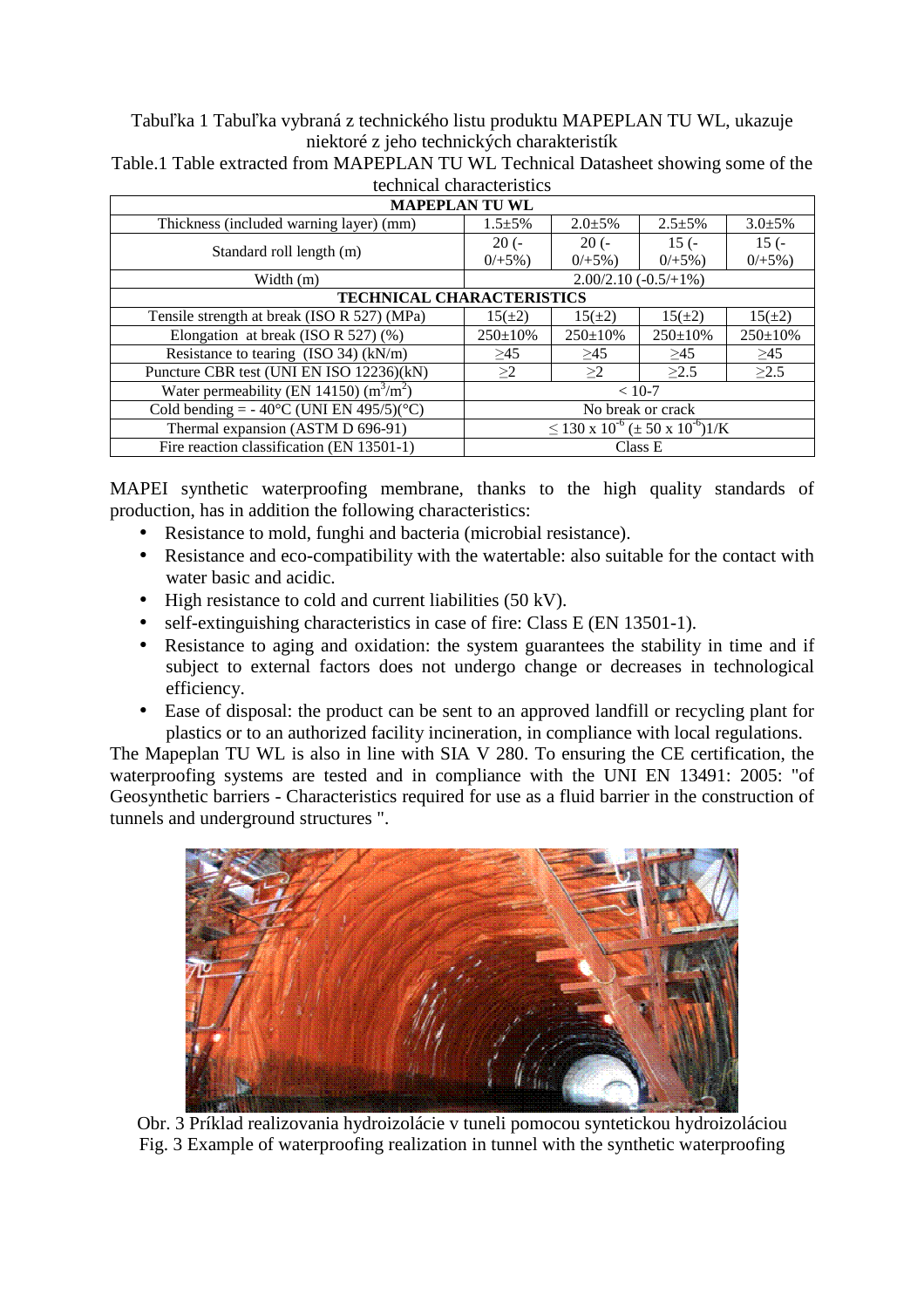#### **4 One-component waterproofing system**

For waterproofing works in Safety Tunnel Mitholz was also employed one-component membrane elastic waterproofing system based on special polymer according to a formula developed in MAPEI Research and Development Laboratory. It has an appearance of paste, green or white colored, ready to use. The novelty of this special product concerns the innovative application technique. In the case in question, the spray technique proved to be perfectly suitable to all those tunnel sections without major degradation and water seepage problems. In fact, the concrete lining surface did not show visible concrete cracks or water inflows, therefore the membrane was directly applied on the existing shotcrete lining. The Mapelastic TU System provides excellent waterproofing for every type of surface due to its high flexibility. The technology has an high grade of adaptability even in complex geometries (tunnels, by-pass, etc). The product can also be sprayed onto uneven or complex geometry surfaces and on irregular geometries and can be used for shotcrete and concrete, in-situ or precast. It is also compatible with fiber-reinforced concrete (steel, PP). Once sprayed, the Mapelastic TU System forms a flexible barrier and an elastic support, able to minimize the effects of degradation due to aging, to water, to the attack of atmospheric agents, etc. When polymerization is completed, the product ensures high impermeable characteristics and water resistance, on the existing concrete support.



Obr. 4 Detail vzhľadu jednozložkovej pružnej membrány na testovanej vzorke Fig. 4 Details of the one-component elastic membrane appearance on a test sample and layers

Tabuľka 2 Tabuľka vybraná z MAPELASTIC TU SYSTEM technického listu, v ktorom sú zahrnuté niektoré zo základných technických charakteristík

Table 2 Table extracted from MAPELASTIC TU SYSTEM Technical Datasheet in which are summarized some of the main technical characteristics

| <b>MAPELASTIC TU SYSTEM</b>                                                              |                                |  |  |  |
|------------------------------------------------------------------------------------------|--------------------------------|--|--|--|
| Shore hardness (A) after 7 days at $+23^{\circ}$ C (DIN 53505)                           | 50-55                          |  |  |  |
| Tensile Strength (DIN 53504-S2)                                                          |                                |  |  |  |
| after 7 days at $+23^{\circ}$ : C = 0.75 N/mm2 (elongation 340%)                         |                                |  |  |  |
| after 28 days at $+23^{\circ}$ : C = 1.10 N/mm2 (elongation 290%)                        |                                |  |  |  |
| after 7 days at +23°: C + 7 days at +70°C +1 day at +23°C = 2.05 N/mm2 (elongation 170%) |                                |  |  |  |
| after 7 days + 7 days in H2O = $0.70$ N/mm2 (elongation 400%)                            |                                |  |  |  |
| after 7 days +7 days in saturated lime water = $0.8$ N/mm2 (elongation 430%)             |                                |  |  |  |
| Pull Out test over concrete after 14 days at 23 <sup>°</sup> C and 50 % U.R. (MPa)       | $\geq$ 0,75 (cohesive failure) |  |  |  |
| Resistance to water pressure (EN 14891): 3 mm of MAPELASTIC TU SYSTEM                    | 5 bar per 7d                   |  |  |  |
| Reaction to fire classification (EN 13501-1)                                             | B, s2, d0                      |  |  |  |

The one-component membrane elastic waterproofing system is characterized by the ease of application because sprayable and ready to use, cement-free and finds optimal application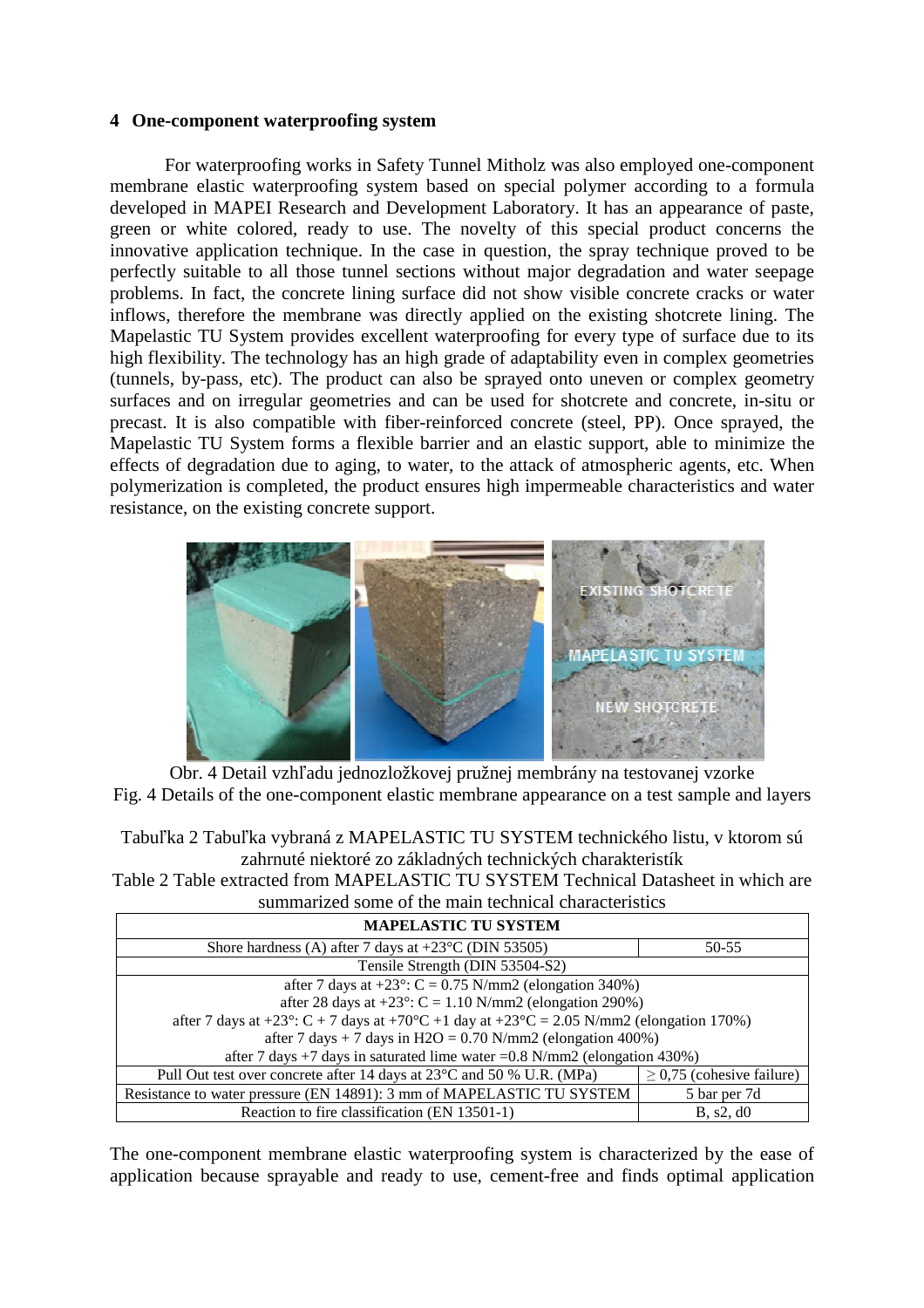through the use of a simple equipment: airless pump and spraying projection equipment with small dimensions. The use of manpower is limited and is not required the continuous intervention of specialized personnel. It does not require any mixing as it is ready to use and does not produce rebound during projection. The high speed of application and the high grade of polymerization can reduce processing times, allowing the cast of the final lining, depending on the environmental conditions even in a short time. In this way, the interferences with other processes presents in the tunnel are reduced (2/3 workers are able to achieve an advancement performance of about  $300 \text{ m}^2/\text{day}$ .

The main characteristics are summarized below:

- Good tensile strength and excellent adhesion properties on every type of support (the value of adhesion between the elastic membrane and the shotcrete layers is ≥ 1 MPa at 28 days).
- High elongation: possesses a remarkable elongation and deformation capability, maintaining good adhesion to the substrate.
- Effective passive barrier to radon (possibly present in the Tunnel).
- Simple equipment use for a fast cleaning with water.

#### **5 Description of the waterproofing works for the safety tunnel Mitholz**

The waterproofing works in the Mitholz safety tunnel, for a total length of about 500 m, lasted about eight months. As already mentioned, they consisted in the application of both the innovative waterproofing techniques: the plastified polyvinylchloride PVC-P synthetic membrane and the one-component sprayable membrane. This was possible thanks to the development of an overlap method between the two systems specifically realized for this case and carried out through properly devices adhesive products.

Figure 1 shows both waterproofing techniques applied for the safety tunnel Mitholz.

The installation of the waterproofing system in PVC-P consisted in the following main stages:

- Installation of stainless steel dowels by means of a pre-drill and chemical fixing
- into the existing lining surface using MAPEFIX PE SF. Application of the first regularization layer: POLYDREN 500 PP in geotextile, (100 % polypropylene (PP) with a weight of 500  $g/m^2$ ). Rolls, 2.0-2.10 m in width, are unrolled starting from the crown center down to the tunnel sidewalls for the whole development of the crosssection. Sheets are fixed onto the existing lining surface through MAPEPLAN DISK using a nail gun and arranged in staggered rows. Finally these sheets are fixed in the stainless steel anchors already installed. This first regularization layer is so realized with an overlap of about 8-10 cm between two consecutive sheets.
- Application of Synthetic membrane PVC-P: MAPEPLAN TU WL 21. The membrane chosen for this work is 2.1 mm in total thickness (including signal layer) and about 2.0-2.10 m  $(\pm 0.5-1 \%)$  in width. The initial phase of installation and application is to lift the first layer of MAPEPLAN TU WL 21at the centre of tunnel crown and begin to unroll it down to both sides until the tunnel sidewalls. Meantime a worker in the main basket of the telescopic lift provided with a manual welder, welds the layer to each MAPEPLAN DISK (already arranged in staggered rows) continuously checking that the membrane between two point disks is not in tension. The layer is then stuck to the stainless steel dowels. By using an automatic roller-welding machine, the welding of two successive sheets is made with an overlap of about 8-10 cm. Finally the last operation consists to insert MAPEPLAN COLLAR in correspondence of the stainless steel anchors welded to the membrane to seal all points as showed in Figure 6.

To ensure the success of the entire operation, some welding characteristics must be controlled in this phase: temperature, speed and pressure to never interrupting the operation.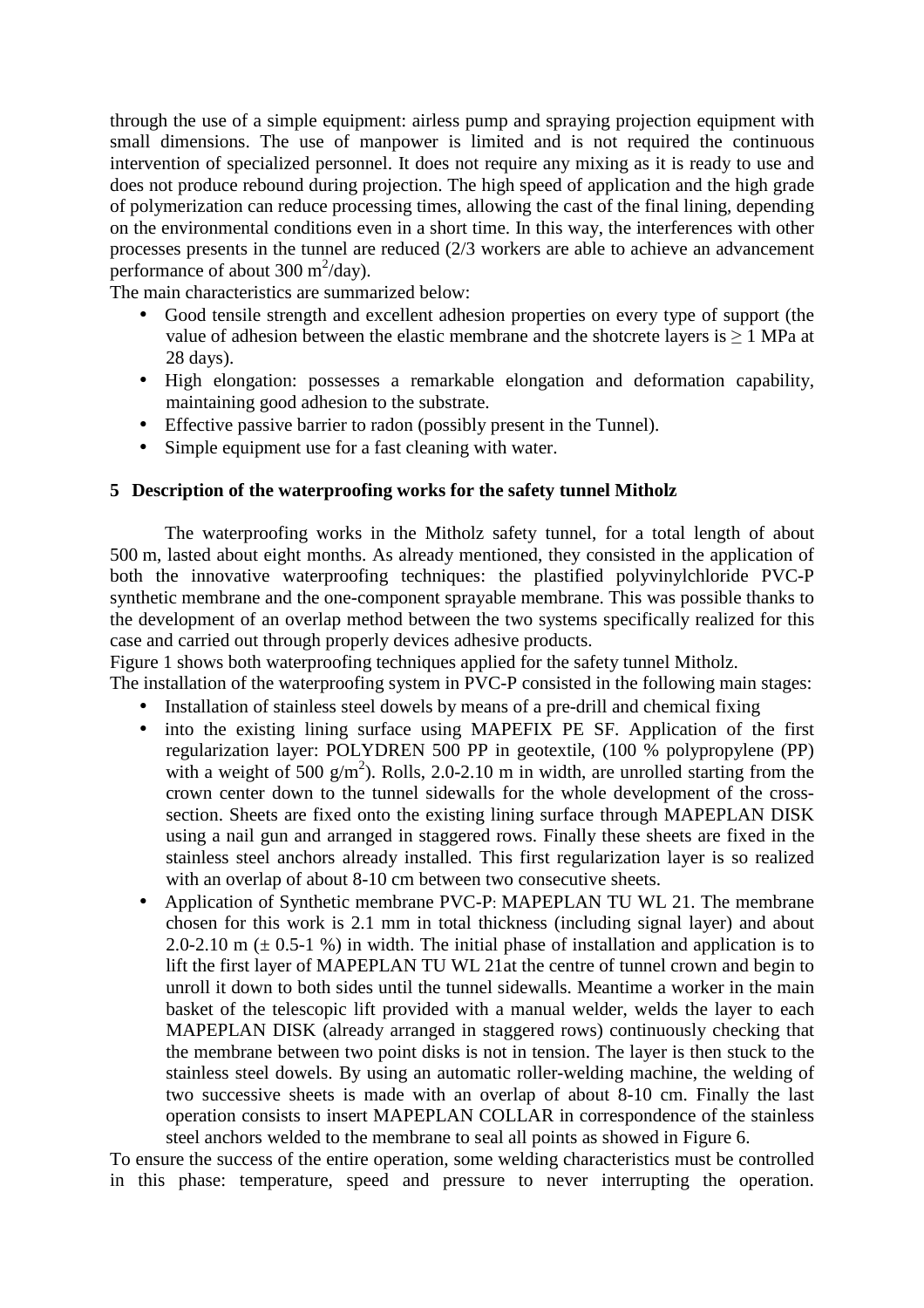The automatic welding equipment makes a double track welding, in order to obtain an air chamber useful for carrying out a welding verification test by pressure trial test. If an irregularity is found, the defective weld point can be detected and repaired using a piece of membrane.

• Application of the protection layer: MAPEPLAN PROTECTION 15 with a black color is made with recycled PVC-P, without internal ribs. The methods is the same as the installation used for MAPEPLAN, then is installed in each stainless steel anchors to finish the works.



Obr. 5 Skúšobné technické testovane a tesniaca technika, MAPEPLAN TU WL s MAPEPLAN COLLAR (vložená do kotvy z nerezovej ocele) a MAPEPLAN PROTECTION 15

Fig. 5 Technical trial testing and sealing technique, MAPEPLAN TU WL with MAPEPLAN COLLAR (inserted in stainless steel anchors) and MAPEPLAN PROTECTION 15

- Application of the protection layer with MAPEPLAN PROTECTION 15. That is the protection layer made with recycled PVC-P, without internal ribs, with a black color. The methods of installation used are the same as MAPEPLAN TU WL 21. Then it was installed in each dowel as shown in FIG.7.
- Application of the welded mesh properly fixed to the stainless steel anchors ready for the last operation of the shotcrete application in a thickness of about 15-20 cm.



Obr. 6 Pohľad na MAPEPLAN PROTECTION finálnu aplikáciu striekaním Fig. 6 View of MAPEPLAN PROTECTION for the final shotcrete application

For all sections established in the project, it was realized the application of the waterproofing system with the one-component sprayed membrane with the following main application stages:

- Cleaning the existing support from residual dust to increment the membrane adhesion.
- Restoring the concrete surface with a one-component premixed mortar in those point with high degradation through MAPEGROUT GUNITE 300 AF.